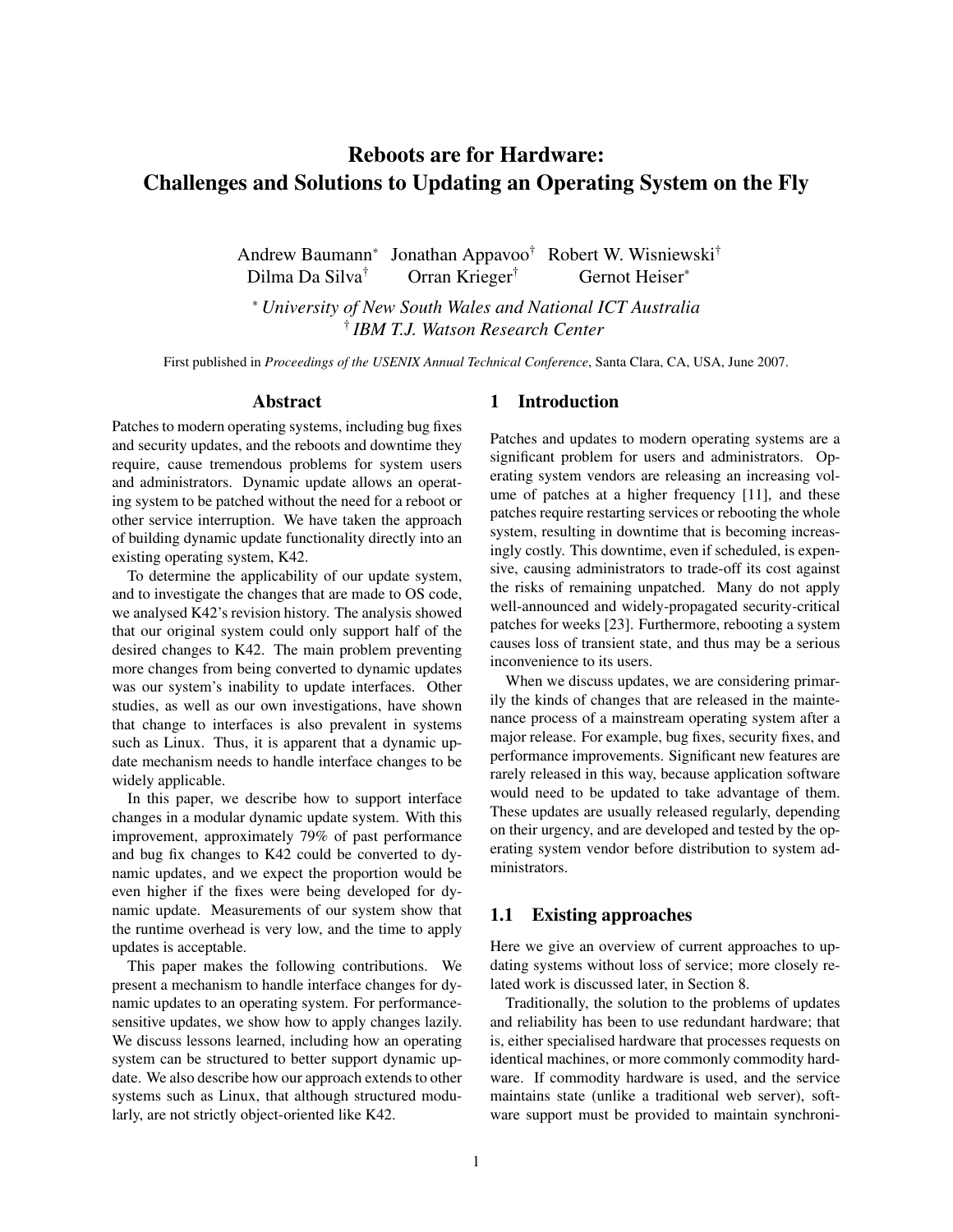sation between the redundant systems.

A similar approach is to use virtualisation instead of physically separate hardware. This also requires software support to maintain synchronisation, or a mechanism to migrate applications between virtual machines at update time [22].

Outside the operating system, the most common approach to dynamic updating is to build-in support for updates in a language-specific [3, 10, 14, 20, 25] or domainspecific [1,6] manner. Our work can be seen as a domainspecific approach to achieving dynamic update for operating systems.

### 1.2 Our approach

Our goal is to provide dynamic update support within the operating system itself, without the need to re-implement or significantly restructure its code. Ideally, it should be possible to load an update into the system similarly to the way we can load kernel modules to add functionality.

We observe that pressures of software development, safety, extensibility, and configurability are driving modern operating systems, even those with a monolithic kernel structure, to become highly modular or componentised. For example, several projects have added more modularity to Linux to enable fault isolation [26, 28]. Software construction techniques such as abstract types, data hiding and encapsulation, and separation of concerns are features of these modular interfaces.

Our approach is to leverage module boundaries to update the code and data within a module without affecting the rest of the system. We provide mechanisms for safely updating a specific module, and transforming the data structures maintained by that module. We repeatedly use those mechanisms to update all modules involved in a larger change, achieving a whole-system update as a series of small self-contained changes. Despite the module-based approach, we are able to apply updates even when a module's interface changes.

#### 1.3 Overview

In previous work [4], we developed a prototype implementation of dynamic update for the K42 research operating system, and tested it with a small number of handpicked update examples. This prototype is outlined in the following Section 2.

Selecting a small number of changes to convert to dynamic updates, as we had done previously, showed that our system worked but did not help to determine whether the system would be able to apply all of the relevant changes as dynamic updates. To properly assess the coverage of our dynamic update system, we conducted a study of the K42 revision history, that is described in Section 3. In our previous prototype, changes to module interfaces could not be applied as dynamic updates. We had expected such changes to be rare, however the results of our study showed that they were relatively frequent—the majority of new features and a significant proportion of bug fixes and performance improvements included changes to interfaces. Our own investigation and other studies have found that the same is also true for Linux.

To provide a more complete update system, we designed a dynamic update mechanism for an OS that handles interfaces changes, as described in Section 4. This section also describes the new lazy update functionality we have developed for mitigating the performance impact of large updates. Revisiting the revision history analysis with these improvements, we found that the majority of all changes, and an even higher proportion of maintenance changes could now be converted to dynamic updates.

We have measured the performance impact of adding the capability to perform dynamic updates to the system, and found it to be negligible. We have also measured the costs incurred when a dynamic update is applied. These results are presented in Section 5, along with a description of example updates enabled by the added functionality. We then discuss lessons learned from implementing dynamic update in K42 in Section 6, including how we would structure the system differently to better support it.

The work presented here enables dynamic updates to the operating system, but also raises some questions for future research. In Section 7 we discuss open issues in the area, and in Section 8 we describe related and complementary work. Section 9 concludes.

To summarise, our primary contributions over the previous work are as follows. We have conducted a broad analysis of changes in the revision history of an OS, and used this to assess the applicability of our update system. Based on the limitations identified, we have extended the model to support interface changes, which significantly increased the scope of changes that we could support as dynamic updates. We have also added support for lazy conversion of data structures, because the performance impact of converting all data structures at once could be dramatic. Finally, we include an evaluation of the performance characteristics of our system, and a discussion of our experiences using and developing it.

### 2 Background

We previously developed a prototype dynamic update system [4, 5]. Because that work is essential background information, we briefly summarise it here.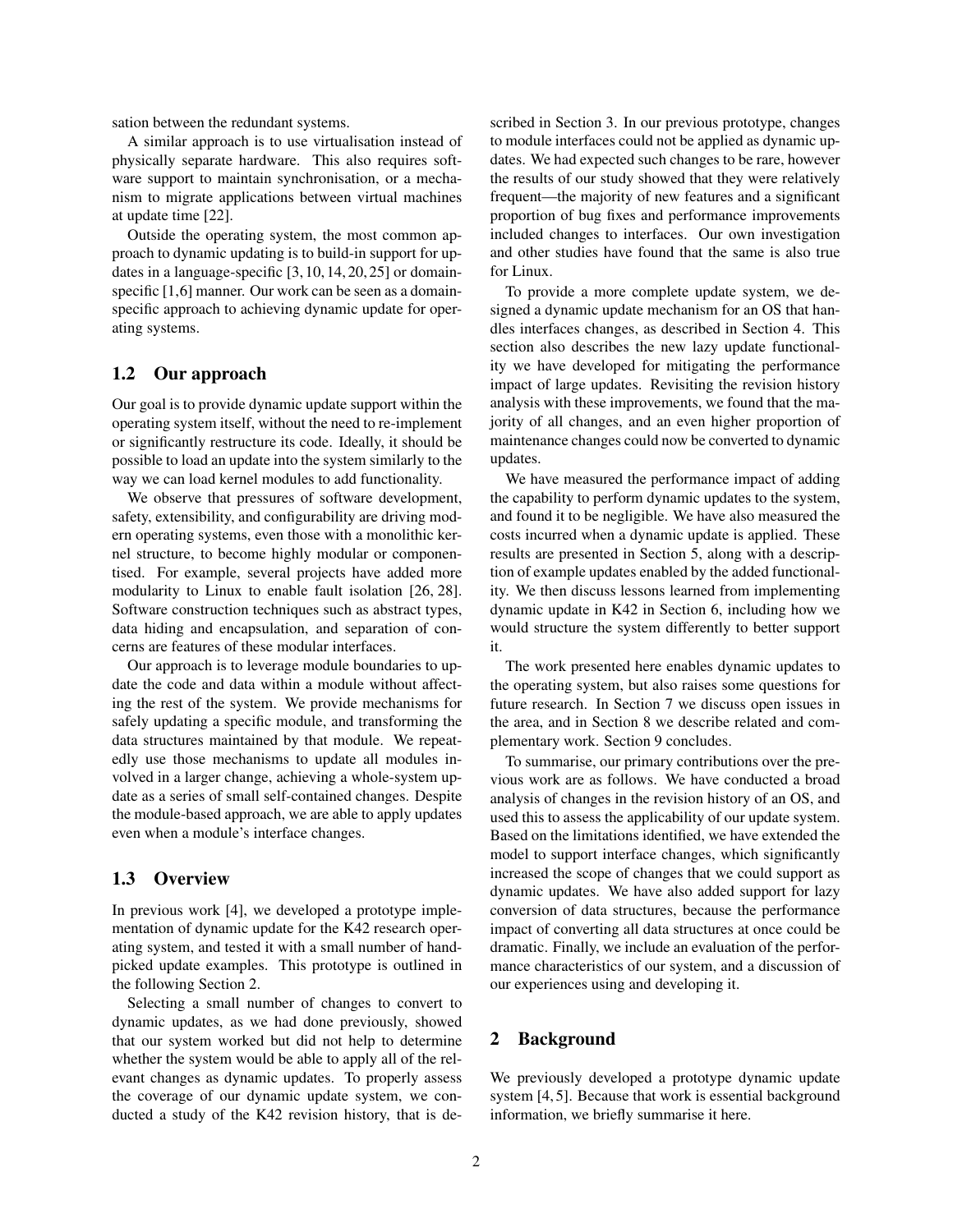### 2.1 Design

We identified several fundamental requirements for an operating system to provide dynamic update capability. The most important of these are a modular system structure, a mechanism for detecting a safe point to update a given module, and state tracking and transfer mechanisms to locate and transform the state information maintained by a module.

Given these requirements, the generic update process for a single module is as follows: First, the code associated with an update is loaded into the system by a kernel module loader, or similar mechanism. Next, a *state tracking mechanism* is used to locate all data instances affected by an update. Then, using a level of indirection on module invocations, we block any new accesses to the affected module. Once the *safe point mechanism* detects that the module is idle, or *quiescent*, we update the code in the module and transform its data structures using the *state transfer mechanism*. Finally, having finished the update, the new module is made accessible, and any blocked calls are resumed.

#### 2.2 Dynamic update in K42

K42 is an operating system project targeting scalability and customisability [13]. It runs primarily on 64 bit PowerPC systems, and supports the Linux API and ABI. K42 is implemented in C++, and is object-oriented: each resource managed by the kernel is provided by one or more distinct object instances. To improve scalability in an SMP system, all objects are accessed indirectly through a global *object translation table* (OTT); this indirection also enables dynamic update.

In K42, *state-transfer functions* are implemented for each object, and convert an object's internal state to, or from, a common intermediate representation. Our system detects *quiescence* by tracking the lifetime of kernel threads, and providing a mechanism to determine when all threads that were active when access to an object was blocked have terminated. This works well, because the kernel is event-driven, and its threads are short-lived.

Our original implementation added two features to K42 to support dynamic update: a kernel module loader and a factory mechanism. The module loader is similar to the one used in Linux, but simpler because updated code is only accessed indirectly through object references. The factory mechanism is responsible for the creation, destruction, and tracking of object instances within K42 via the factory design pattern [9]. Factories in K42 are live objects accessed through well-known references, one per class. They allow us to update all the objects affected by a code change, ensure that future instantiations use the updated code, and track when all the objects of a given class have been updated.

Using these foundations, we were able to apply dynamic updates to K42. We hand-picked some interesting changes from the K42 revision history, converted those to dynamic updates, and applied them to the running system.

### 3 Analysis of CVS history

In this section, we describe a study we have performed of changes from the K42 CVS revision history. Questions we sought to answer included:

- What change types are seen in K42's development?
- What proportion of these changes are bugfixes, security fixes, or performance improvements that would be shipped in maintenance releases?
- How many, and what kind of changes could we apply using our dynamic update mechanism?

The broader question of how operating system code evolves is also not well understood, and is a rich area for further investigation.

### 3.1 Method

K42 was developed over a period of nine years (the first revision is from March 1997), by around five to ten developers. Hence, there is a lot of revision data in the repository to be examined: 4,814 files and 56,199 revisions in the core modules we examined.<sup>1</sup>

One of the drawbacks of CVS is that it operates only at a file and revision level, and does not track any dependencies between files or directories. Thus, we first had to develop mechanisms and heuristics for extracting independent transactions or changes from CVS revisions. This required two assumptions.

First, we assumed that each commit operation by a developer was a single logical change or feature. This is usually true, but not always. A few developers tended to commit unrelated changes together. This means that we see fewer and larger changes than we should, so our results are pessimistic.

Second, we assumed that after each commit the repository was in a consistent state. That is, it could be expected to compile and run correctly. Obviously developers make mistakes, so this is not always true. However, K42 includes an extensive set of regression tests that developers usually run before committing, so in the majority of cases the assumption was valid.

Given these assumptions, we developed a modified version of the *slurp* tool [16] to process the CVS repository data and import it into a database for further analysis, and used an algorithm described by Zimmermann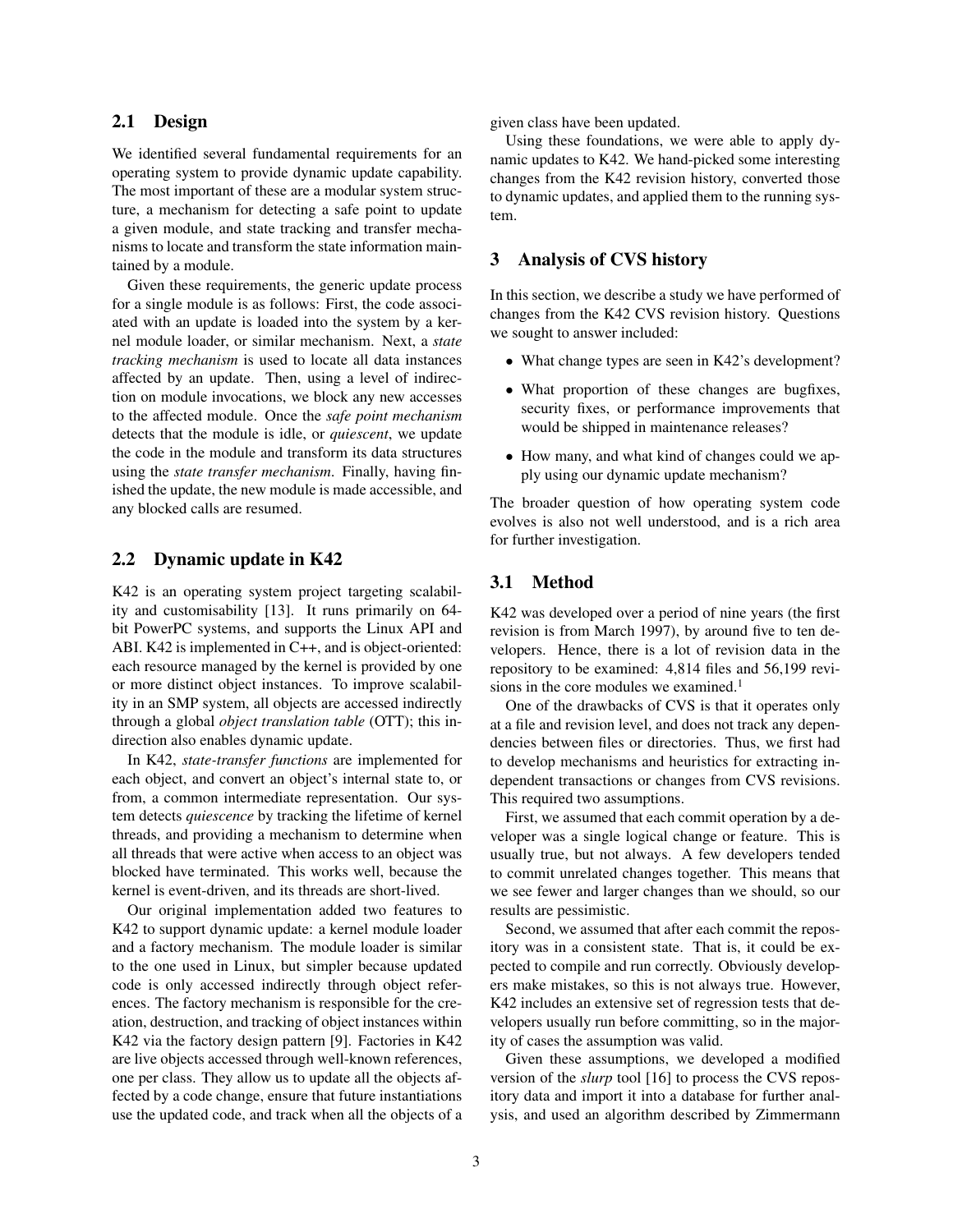and Weißgerber [30] to group related CVS revisions into logical transactions. For each source file revision, we also filtered out all the comments, reformatted the code in a consistent style using an *indent* tool, and computed the differences between the cleaned and reformatted source. This significantly reduced the number of irrelevant changes that needed to be examined.

Using this data, we performed two types of analysis. First, we used automatically-computed contextual information to determine which transactions changed only code inside dynamically-updatable objects and could therefore be developed into dynamic updates. Second, we randomly selected transactions from our sample and manually inspected them to gather more accurate and more detailed information about what types of changes are possible, and specifically what prevents changes from being converted to dynamic updates. Based on that result, we estimated from the overall set of changes what proportion could be converted to dynamic updates.

For both analyses we considered only transactions that altered some kernel code. Specifically, the source differences computed in the final step were non-empty, and at least one of the files modified by the transaction was within the os/kernel directory. Apart from some common library code, this directory contains the K42 kernel, including process and memory management, IPC mechanisms, exception handlers, boot code, and Linux glue code. File-systems and device drivers are reused from Linux, and their source is maintained elsewhere.

#### 3.2 Automatic analysis

Most of K42 consists of objects accessed indirectly through the object translation table. However, some parts, such as the exception handlers and parts of the scheduling code, are not accessed indirectly, and therefore are not dynamically updatable. To calculate what proportion of changes could be converted to dynamic updates, it is necessary to determine which changes affect only code inside these dynamically-updatable objects.

We would have liked to determine what functions, data structures, and objects were changed by each transaction in the repository. This implies parsing the code. However, a normal C++ parser would read all the header files included by a particular file; effectively it would require reconstructing the K42 source tree for every transaction, which would be very slow. To avoid this, we wrote a pseudo-parser handling just enough of the language (for example, the *class* keyword, function definitions, and braces) to identify a *program context* for every line of C++ source. A program context is a function or class name, or a special *global* context (used, for example, for preprocessor directives).

Given this contextual information, we identified for

each transaction any classes or functions added or deleted by that transaction, and also any that were modified. We then examined every transaction that included a change to kernel code (a total of 3618 transactions), and categorised them based on those that added contexts, those that deleted them, and those that just modified code within existing contexts.

Using a list of classes known to be dynamically updatable, we then identified the transactions that changed only dynamically-updatable code. Our list included some classes that do not yet have state-transfer functions or factories, so are currently not updatable. We included these, because the addition of state-transfer functions and factories is relatively simple (the changes are confined to the class itself), and because we believe that showing the limitations of the model is more meaningful than showing those of the K42 implementation.

We found that 22% of transactions only modified or added methods in dynamically-updatable classes. A number of common problems prevented more transactions from being classified as dynamically-updatable:

- changes to code for testing, tracing, or debugging, that would not be released as updates, and so are irrelevant to our target problem;
- changes to initialisation code that would instead be implemented as part of the state transformation and dynamic update load process;
- changes to simple classes that aren't themselves dynamically updatable, but are encapsulated within dynamically-updatable objects, and so could be updated as part of the surrounding object;
- changes to the global context, such as preprocessor definitions or global declarations, that would be handled differently for a dynamic update.

If we include these, the result rises to 48%. If we exclude changes before 2002, when K42 was in a more developmental phase, the total proportion of dynamically updatable transactions rises to 55%.

Due to the automatic nature of this analysis, these results include a certain amount of noise. For example, some changes were committed to the tree, then reverted because they caused regressions, and later committed again with fixes; these should be counted as only one transaction. Other transactions included, upon closer inspection, multiple independent changes. Many changes performed cleanup actions, such as moving code between header files, splitting or merging classes, and so on.

These examples show the limitations of automatically analysing the revision history. The result is skewed by a large number of changes that would never need to be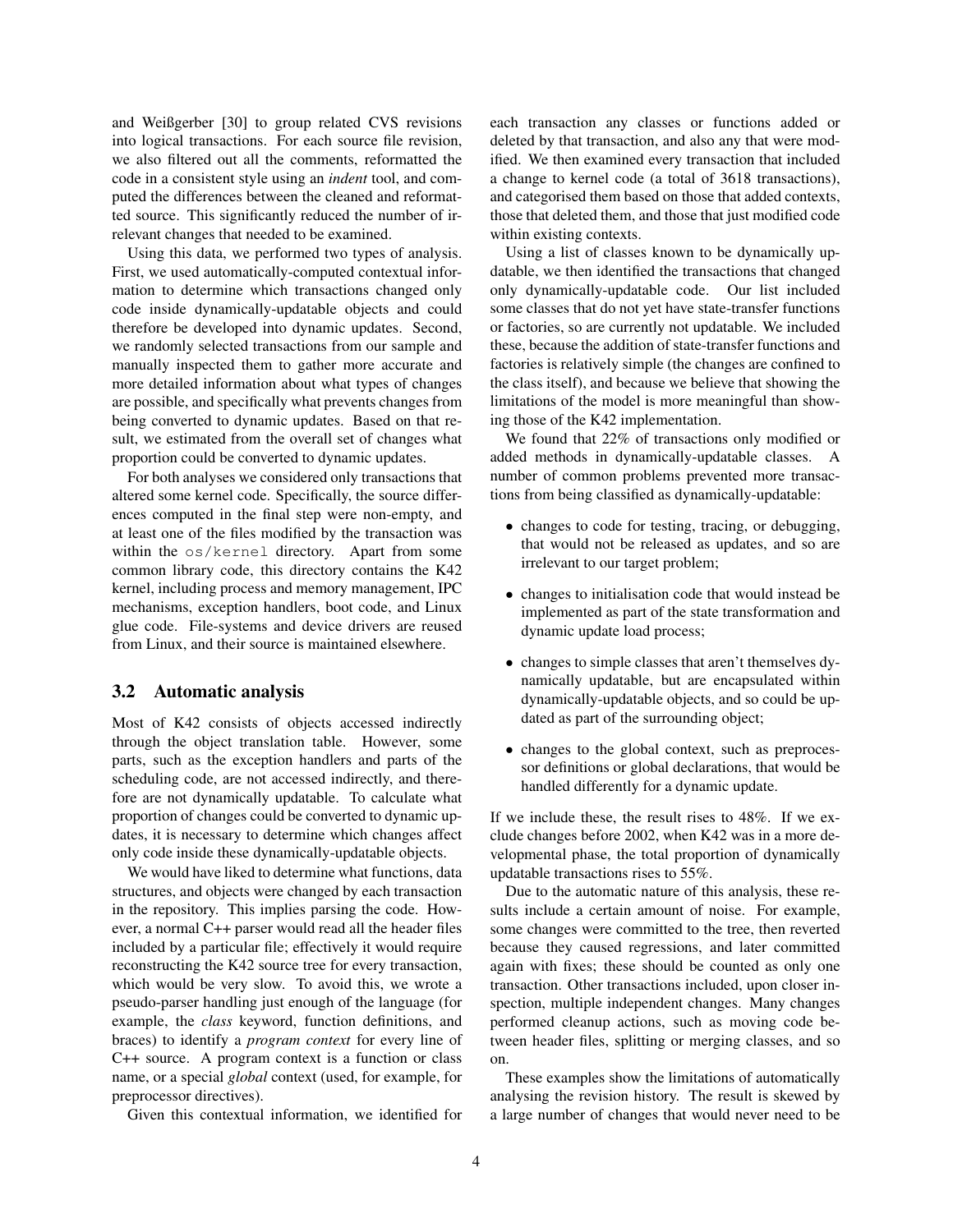developed into dynamic updates, however it gives us a reasonable lower bound for the proportion of dynamically updatable changes. For a more accurate result, we conducted the manual analysis described in the following section.

### 3.3 Manual sampling

The automatic analysis gave us useful information about the overall proportion of dynamically updatable changes, but these results include all the changes in K42's revision history, and the revision history of an experimental operating system does not mirror what would happen in the maintenance of a released operating system. Changes that happened frequently in K42, such as new features, code cleanups or debugging changes, would not be shipped in maintenance updates. For a more accurate analysis of the applicability of our dynamic update system to the specific types of change in which we are interested, we conducted a manual investigation using a sample of the CVS transactions.

We developed a simple web application allowing a human analyst to examine randomly-selected transactions. For each transaction, the analyst was shown the commit log message and other meta data, the source code differences for affected files, and the list of changed program contexts computed by the previous automatic analysis. The analyst then assigned each transaction to a number of categories, using their knowledge of the K42 code, as well as an understanding of what could be changed by a dynamic update. Our goal was to examine a sufficiently large number of transactions to obtain statistically significant conclusions about the proportion of dynamically updatable changes. In total, we have manually analysed 250 transactions.

Some transactions were considered irrelevant to the analysis, and ignored. These included a change that was reverted and then recommitted later, a small number of transactions that included many unrelated changes, and many changes that were functionally-equivalent such as a reorganisation of header files, changes that only added debugging output, changes to preprocessor directives, and so on. In total, 39% of the transactions that we examined were ignored.

We then looked at the change as a whole, and placed it into one of five categories based on its main purpose: bug fixes, security fixes, minor/maintenance performance improvements, new features, and changes for non-functionally-equivalent cleanup or restructure. Of the non-ignored transactions, 48% were restructuring, 36% added new features, 11% were bug fixes, and the remaining 5% performance improvements. We found no security fixes. Because K42 has been used to date only for research purposes, security holes that would necessitate fixes have not been uncovered. However, because security fixes are a subclass of bug fixes, and tend to be of a small, isolated, and feature-less nature [2], we expect that results for the bug fix category will be a good indicator of our system's support for security updates.

We also examined the code differences and determined what was affected by the change: data structures, interfaces, multiple objects, and library functions (recall that we selected any changes affecting the kernel source code, which could also include changes to user libraries).

Finally, we decided whether the change was convertible to a dynamic update. Of the transactions categorised as bug fixes or performance improvements, which we will refer to as maintenance changes, only 50% could be converted to dynamic updates. Of the non-updatable maintenance changes, 58% were ruled out because they changed interfaces, and the remainder changed nonupdatable exception handler code. In the other categories, only 11% of new features and 6% of code restructures could be converted to dynamic updates. These results are shown as the *simple update* case in Figure 2.

### 3.4 Conclusions

Extending our results from a case-study analysis of the K42 revision history to more general conclusions about the applicability of our dynamic update model is potentially error-prone. The revisions in the main branch of a research operating system do not necessarily reflect the maintenance and update release process of a production system. Nevertheless, our study gives an indication of the updates we can expect to see in systems code. In a production operating system in maintenance mode, we would expect far fewer broad restructures and added features, and a greater proportion of performance and security updates or bug fixes.

We were surprised by the high incidence of changes to interfaces, even among the maintenance updates. An interface change in K42 is any change to the virtual methods defined for a class, that would cause code compiled against the previous definition to behave incorrectly. This includes the addition or deletion of methods, arguments, or changes to types, none of which were supported for dynamic update. We were aware that this was a limitation, but believed that it was not significant, as most updates would not change interfaces. However, our results showed that a surprisingly high proportion of kernel updates did require changes to interfaces.

To verify that this problem was not unique to K42, we inspected recent stable releases of the Linux kernel: versions from 2.6.18.1 to 2.6.18.6 inclusive and version 2.6.19.1. These releases include relatively few changes, the largest uncompressed patch being 250 kilobytes in size, and contain only bug and security fixes. However,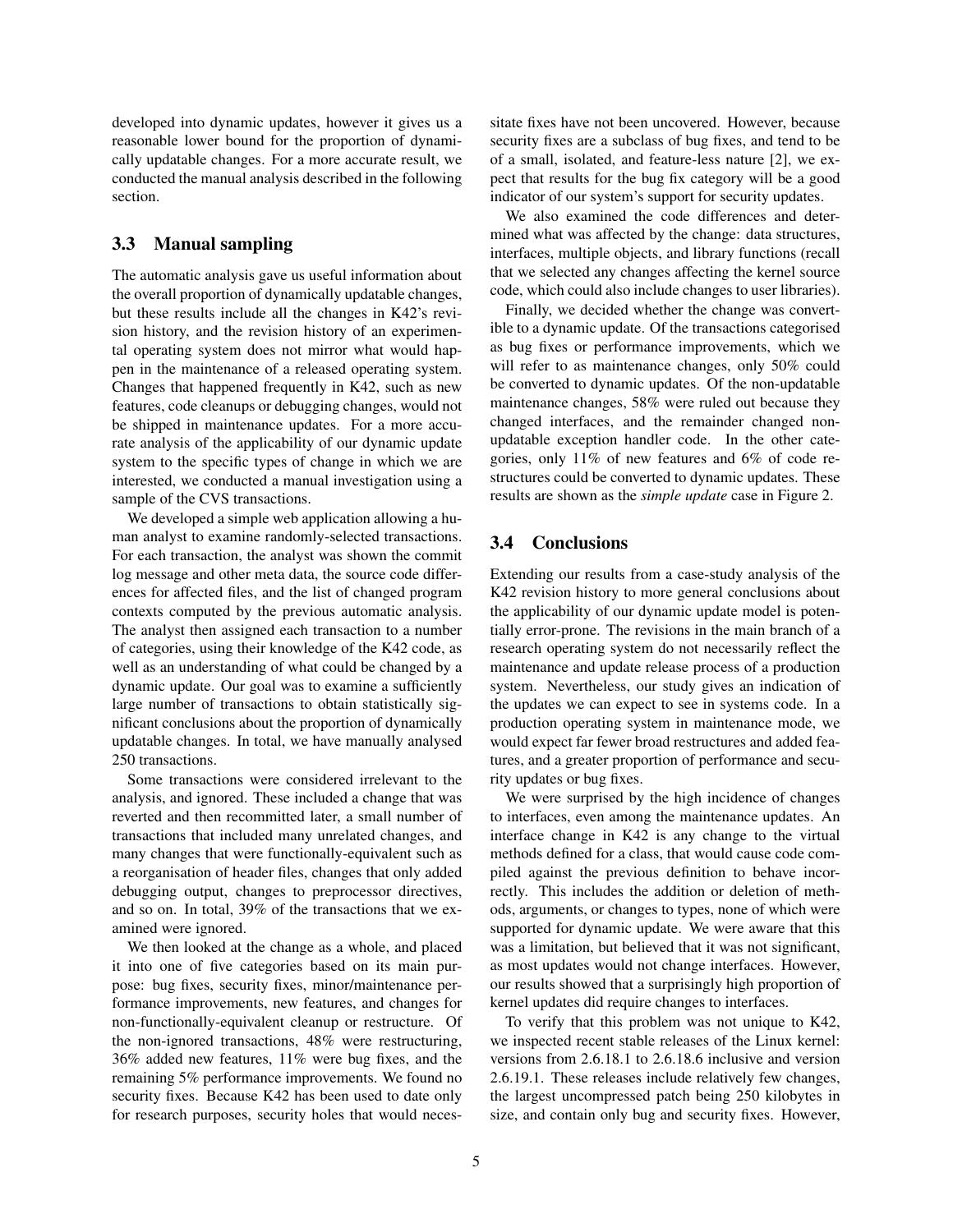four of the seven versions examined included changes to the prototypes of non-inline kernel functions, confirming the prevalence of interface change in Linux.

Other researchers have reached similar conclusions regarding the need to support interface changes. Neamtiu *et al.* [17] conducted a study of source code evolution in several common open-source programs, including the Linux kernel, with the goal of informing the design of dynamic update systems. They concluded that changes to type definitions and function prototypes were both common enough to be an important feature for a dynamic update system to support. Furthermore, another recent study of collateral evolution in Linux device drivers [21] highlighted the problems associated with changes to interfaces in that system.

Therefore, it is clear that for our dynamic update system to be usable, it must support evolution of interfaces within the kernel. In the following section we will discuss how to address this challenge.

#### 4 Extending to complex dynamic updates

Based on our experiences and results from the previous section, to enable more updates to be applied, and to increase the applicability of our system, we have made a series of improvements to its design and implementation. Here we discuss the most significant: support for interface changes and lazy update. We also describe the process of developing and applying an update.

#### 4.1 Interface changes

Our previous design and implementation did not support changes to object interfaces. As shown in the CVS analysis, this was a serious limitation on the applicability of our system. When an object's interface changes, any calling objects that depend on the interface must also be changed. The obvious solution is to update all affected objects in a single atomic operation, however blocking and updating multiple objects may be unworkable. For complex changes, it effectively requires quiescence across the entire kernel, leading to large delays, and potential deadlock and correctness issues (for example, missed interrupts could cause the system to lockup or crash).

From a closer examination of the changes to interfaces observed in the K42 revision history, we found that most of the changes were relatively minor. These included: adding or renaming functions; removing parameters from functions; and extending the parameter list of existing functions, but providing a default parameter to avoid updating all the existing call points.

Informed by these observations, we decided to use the object adaptor design pattern [9]. Adaptors wrap a class



Figure 1: Adaptor object

to make it provide a different interface. In K42, adaptors were implemented for dynamic update, and operate transparently to other objects through the use of the object translation table. They can maintain their own state information, and are able to intercept and rewrite all function calls from old un-updated callers of the object. Changes made possible by adaptors include:

- adjusting virtual method numbers, when functions have been added;
- shuffling parameter registers, and computing or supplying defaults for new parameters;
- altering return values, or directly returning a value (such as an error code) without calling the object.

Not all interface changes can be expressed by an adaptor. In particular, changes that are not backwardscompatible, or where the old interface cannot be provided by operations in the adaptor or on the updated object, are not possible. This includes changes where functionality is removed, or complex restructuring changes, such as when an object's functionality is split into several other objects. However, the forms of interface change supported by adaptors are sufficient for maintenance changes, as will be shown in Section 4.4.

Our design is shown in Figure 1. Any change that alters an object's interface requires an adaptor to be supplied along with the updated code. When the dynamic update is applied, the new object with the updated interface is installed on a new object reference, and an adaptor object is instantiated for the old reference, forwarding calls to the underlying object. Then, caller objects are progressively updated to directly invoke the new interface. Once all old caller objects are updated, as determined by the relevant factory objects, the old reference and the adaptor object are destroyed.

Some low-level code in K42, such as the initial pagefault handlers, is not part of the object system and therefore not updatable. If any of the objects called by such low-level code are updated with an adaptor, then the adaptor will be required permanently, because it is not otherwise possible to update the calling code to use the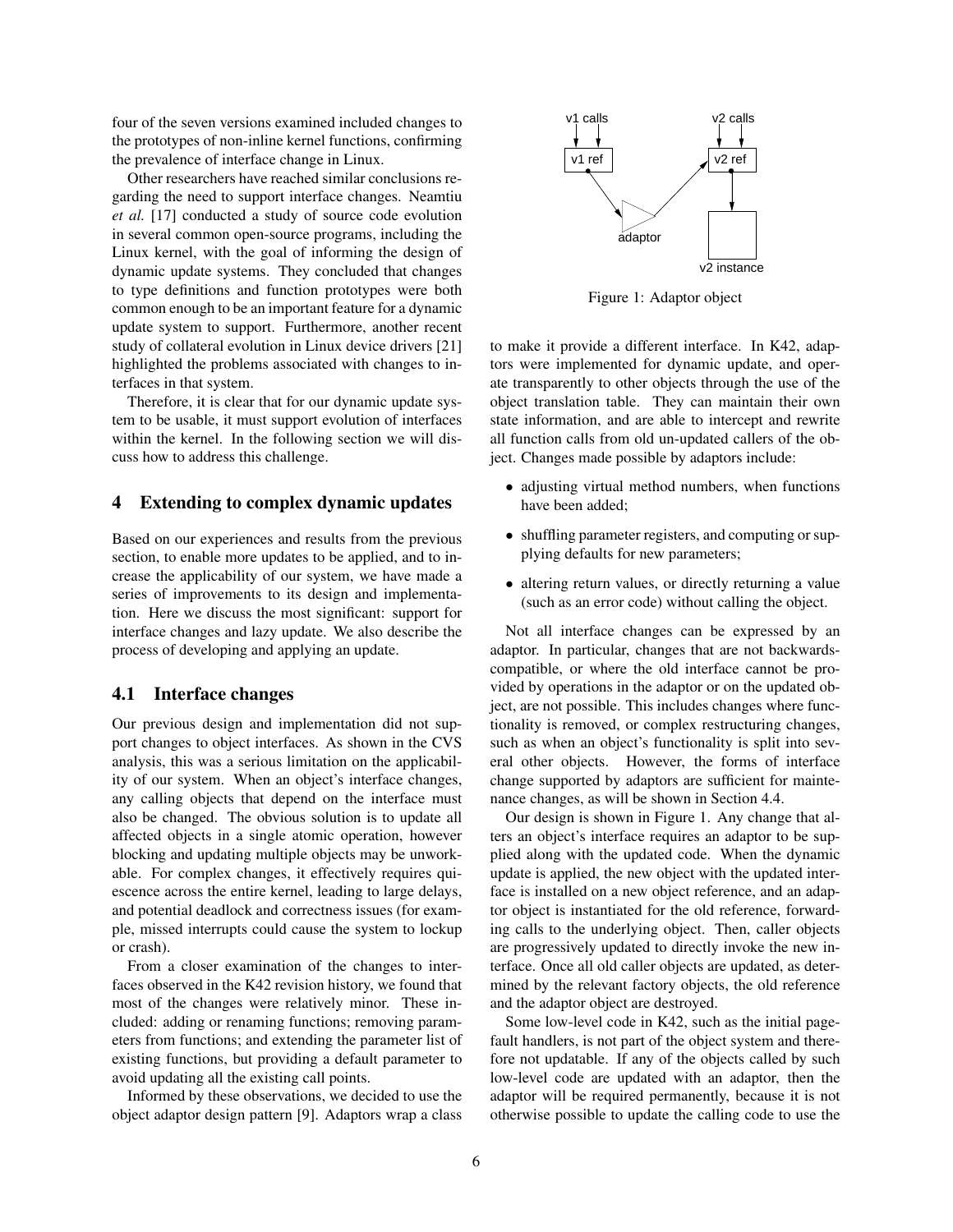new interface. Fortunately, in K42 there is very little code in this category.

The use of adaptor objects follows our fundamental design principle of applying dynamic updates as a series of small independent changes. Adaptors allow us to update the system progressively, without the need to concurrently block access to multiple objects. Adaptors impose additional overhead on all function calls to an affected object, but this overhead is only transient—as the calling objects are updated to versions that support the new interface, which happens as part of the overall update, the adaptors are removed.

### 4.2 Lazy update

Our original model transformed every object at the time an update was loaded; other dynamic update systems that support changes to data structures have also taken this approach [8, 19]. However, this presents a scalability and performance problem, because some objects may have thousands or more instances present within the kernel; for example, the objects associated with open files or memory regions. When testing a K42 update that altered the in-memory data structures of each open file on a loaded system, we found that the system performance was severely degraded while converting all the affected objects.

To illustrate the scale of this problem, we used the /proc/slabinfo file to count instances of different kernel data structures on a moderately-loaded file and compute server running Linux 2.6.18. We found 1.9 million each of the filesystem's *inode* and *vnode* structures, 234,264 blocks in the buffer cache, 51,301 virtual memory areas, and 14,437 open files, to take a few examples. If any of these data structures were changed, it would not be feasible to delay the system's execution while they were all updated.

To address this problem, we implemented the ability to perform the dynamic update lazily [6]. When a lazy update is loaded, affected object references are changed to point to a special lazy-update object. The first time this object is invoked, it initiates the actual update, restarts the method call that triggered it, and then removes itself from the affected object reference. Laziness mitigates the performance impact of updates involving many objects by spreading out the load, because rather than transforming all object instances at once, objects are gradually converted as they are accessed. It achieves this while still guaranteeing that the old code will not be invoked once the initial process of installing the lazy-update objects is complete.

Lazy update also allows us to avoid unnecessarily converting objects that are not invoked between updates or ever again. If an object has been only lazily updated, and another update to that object is loaded, we could use the state-transfer functions from both update versions in sequence, avoiding the cost of twice achieving quiescence in that object. Another modification of the technique would be to combine lazy update with a daemon thread that runs at low priority, updating objects as the system's idle time allows.

### 4.3 Update process

The changed process for developing and applying a dynamic update, as opposed to the simpler version outlined in Section 2, is as follows. To build a dynamic update, we take the new version of any changed classes, develop and add necessary state-transfer functions, and compile them together with code that initiates the update to form a loadable module. If the update changes a class interface, then an adaptor object must also be implemented and included in the module.

The update module is then loaded into the kernel. Its initialisation code triggers an update of the factories for the affected classes. Next, a new factory walks through the old object instances, either initiating a direct update, or marking them to be updated lazily. Presently, the developer of an update determines whether to use laziness, but this could also be implemented by heuristics in the factories; for example, if there are more than 100 live instances, use lazy update.

To update an individual object, if an adaptor is being used, it is first installed on the old reference, then the state is transferred to the new object while both are quiescent. If an adaptor is not required, the object's reference does not need to change, because all calls conform to the same interface and thus can be intermingled—in this case, the new object simply takes over the old reference.

When an object is updated to understand altered interfaces, its state-transfer function must locate the new reference for any objects whose interfaces have changed. This is done using a special function implemented in the base classes for all objects, that returns the canonical reference for a given object.

As object updates complete, either directly or lazily, the old objects and lazy-update objects are destroyed. Finally, when all old objects of a given type are updated, as determined by the relevant factory, two cleanup operations occur. First, any adaptor objects can be removed and their references reclaimed. Second, the code used for the loaded module corresponding to the previous version of the class, and other static kernel memory associated with that class is reclaimed; however, our module loader implementation does not yet free memory.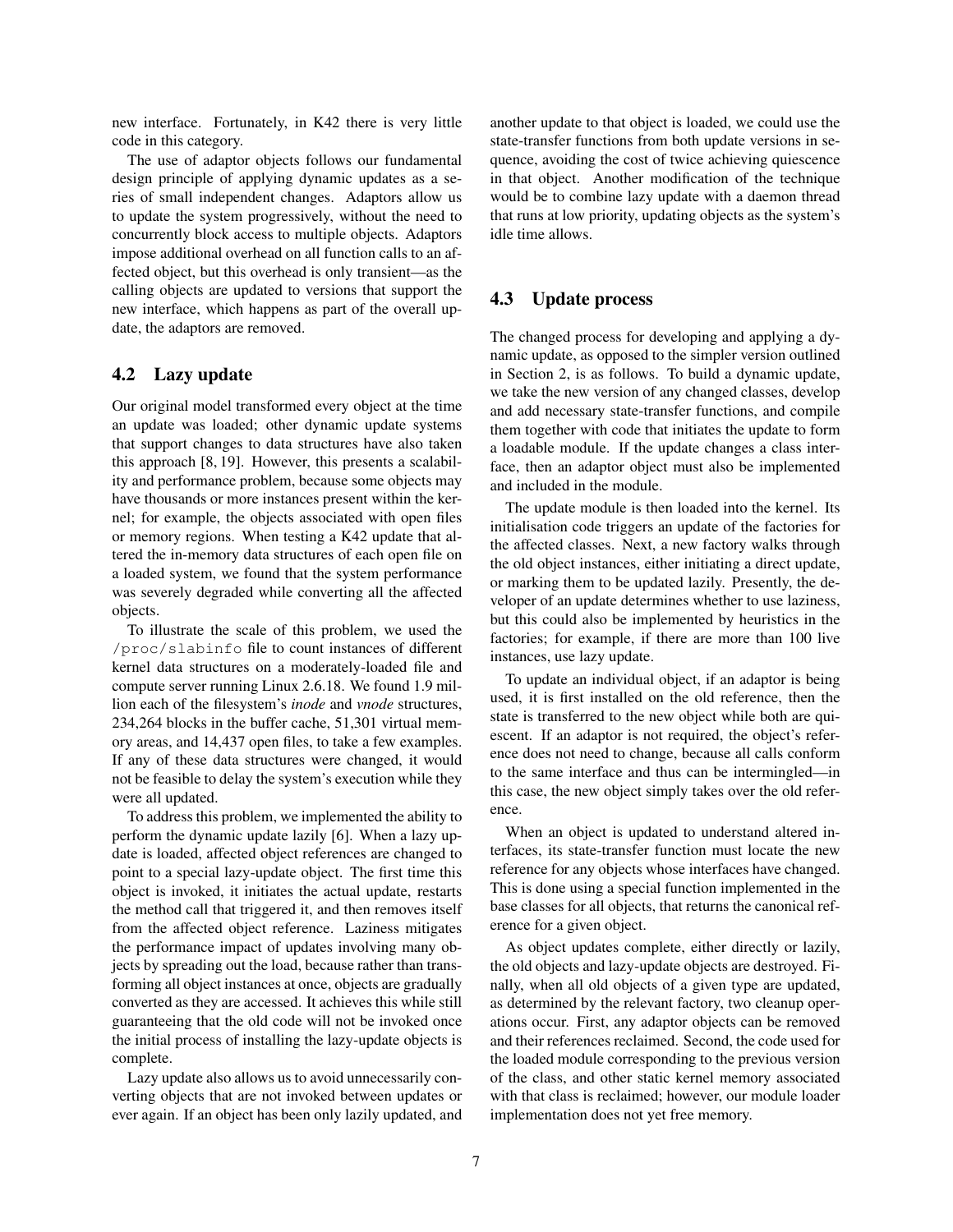

Figure 2: Results of manual CVS analysis

# 4.4 CVS analysis revisited

With support for limited interface changes in the form of adaptors, we revisited the manual CVS analysis of Section 3. We also considered whether the changes could have been altered slightly to allow them to be dynamically updated. For each transaction, there were now four possibilities: the change could be updated without adaptors, the change could be updated only with an adaptor, the change could be updated only after some simple rewriting of the code (possibly also with an adaptor), or the change could not easily be updated. These results are shown in Figure 2.

We found that all of the maintenance changes that altered interfaces could have been supported through the use of an adaptor, raising the total of updatable maintenance changes to 79% (none required rewriting). Of the other categories, 35% of new features and 15% of code restructures could now be converted to dynamic updates. All of the complex interface changes that could still not be supported by the use of an adaptor were found in the new feature or code restructure categories, confirming that the limited form of interface change supported by adaptors is sufficient for maintenance purposes.

In the course of analysis, we found it common for transactions that were otherwise dynamically updatable to include minor related changes to add test code, alter initialisation functions, or perform some other cleanup that was not updatable, or was part of another object. These other changes would have been ignored in developing the dynamic update, so we did the same in our analysis and added another series of flags to note when this was done. Of all the dynamically updatable changes, 39% fell into one of these categories. Of only the maintenance updates, we ignored minor parts of 33% of the changes.

The new results in our analysis show that approximately 79% of maintenance changes could directly be converted to dynamic updates. We regard this as a worstcase for our model, because the changes were developed without considering dynamic update, and because some changes to exception handlers might instead have been implemented at a higher level in dynamically-updatable code. We expect that in the maintenance of a real system it would be possible to develop most of the remaining changes as dynamic updates. We will discuss this further in Section 6.2.

# 5 Evaluation

We conducted experiments to measure the overhead of our update mechanism, and the performance of our system when applying various updates. The results of this evaluation are reported in this section, along with a description of more complex updates enabled by our improvements.

In several of the experiments reported below, we used the ReAIM implementation of the AIM7 multi-user benchmark, in the *alltests* configuration. This benchmark exercises OS services such as IPC mechanisms, file IO, signal delivery, and networking. It was modified slightly to work with K42: we replaced the test using Unix-domain sockets with UDP sockets, altered some code to handle different error return values from K42's Linux emulation library, and prevented the benchmark from removing shared memory regions at the end of its run, because this is not yet supported by K42. We ran the benchmark inside a RAM disk, to avoid IO latencies not imposed by the OS.

All experiments reported here were conducted on an Apple Xserve system, with two 2GHz G5 processors and 512MB of main memory. We built K42 in the no-debug configuration, and ran it in dual-processor mode.

### 5.1 Costs of mechanism

In this section we examine the added runtime costs of having support for dynamic update in the system. This is much more important than the time to apply an update (which we measure in Section 5.2) because we expect updates to be infrequent events, and because even if the system experiences a slowdown while an update is applied, the advantages over rebooting are significant.

#### Indirection overhead

First, we consider a property that is part of the fundamental structure of K42: the object translation table's additional indirection on object calls. This indirection adds extra overhead to each object invocation; an object call in K42 requires 6 instructions, instead of 5 for a regular virtual function call. The added instruction is a dependent load, however, because object references are allocated sequentially from a single region of memory, the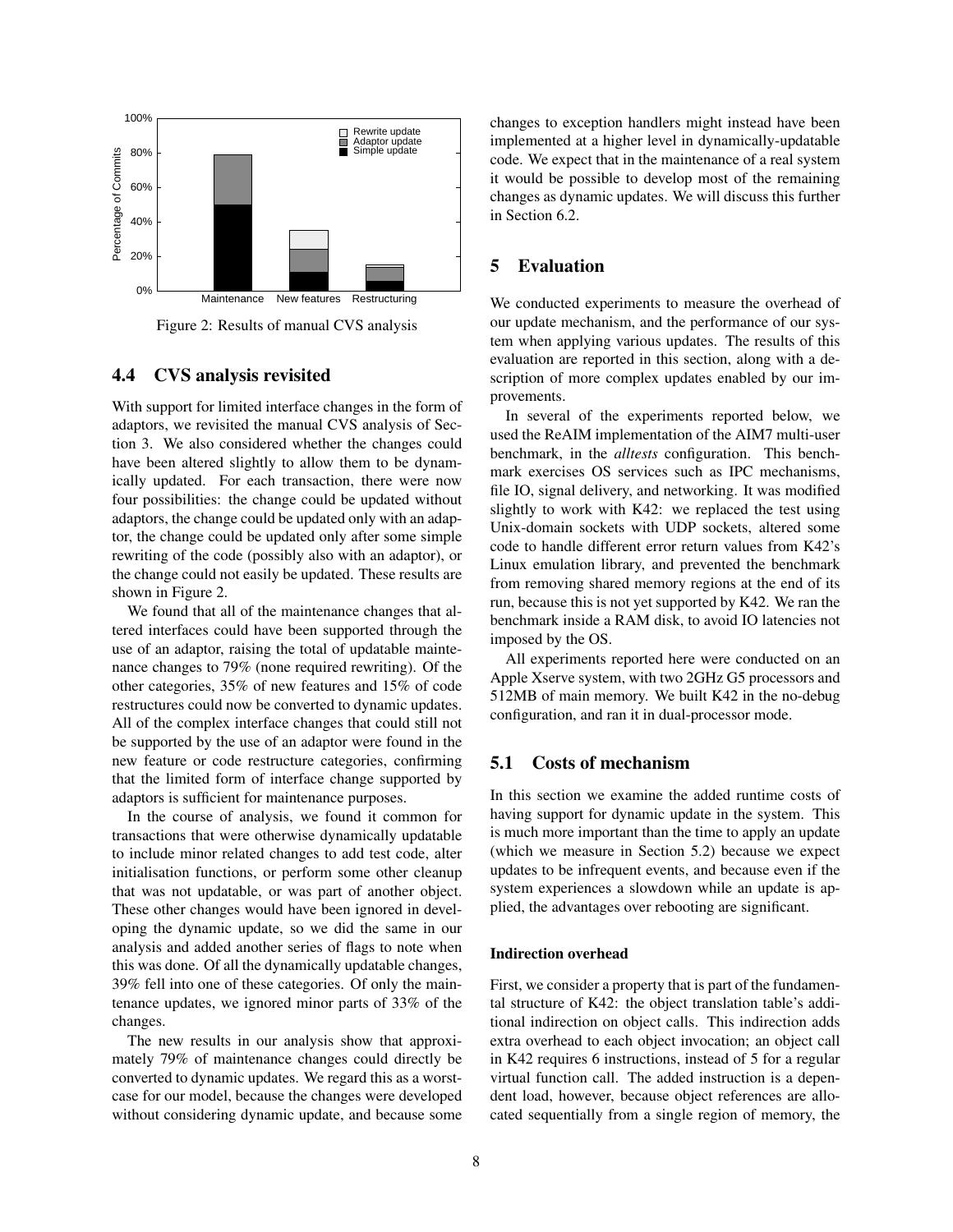object translation table is dense, and thus the extra load is likely to be cached.

It is not possible to directly measure the cost of object indirection, because it is a fundamental part of K42's structure. Instead, we estimated the overhead of object indirection by instrumenting the object system to count the number of indirect object invocations during a run of the ReAIM benchmark. Multiplying this by the number of cycles required for a load from the second-level cache, we estimated the overhead of indirection at less than 0.1% of the total running time on the unmodified system.

Arguably a bigger impact comes from not having a static system structure, preventing application of such cross-module optimisations as inlining, path straightening and dead-code elimination. Furthermore, such a structure replaces direct with indirect branches, and affects the performance of hardware branch prediction. However, any system offering basic module-loader functionality suffers the same problem, and kernel module loaders are now common in commodity operating systems, so this cost has been accepted in those systems.

#### State tracking overhead

The other added overhead comes from factory objects. During object creation, a factory is now involved, and records the new object's reference. During deletion, the reference is removed from the factory's data structures.

To measure the impact of factories on system performance, we used the ReAIM benchmark described previously. We implemented factories for process objects, one of which exists for each process, and the core memory management objects,<sup>2</sup> a pair of which are created for each open file or mapped memory region. These represent a significant proportion of the objects created in the kernel during benchmark activity: 1,791,808 of all 2,996,920 objects created during a ReAIM run, or 60%, were created using a factory. Hence, we would expect any impact to be visible.

We benchmarked the unmodified system and the modified system with factories added for the above objects. We repeated each experiment three times, taking the average of the peak jobs-per-minute result from each run. We measured a slight (less than  $0.5\%$ ) performance improvement with the factories present. This is well within the noise caused by changes in code layout and cache behaviour, so we concluded that the use of factories within the kernel has negligible performance impact on the overall system.



Figure 3: *sync* update applied while benchmarking

#### 5.2 Experiences

Here we describe several example updates enabled by the functionality introduced in Section 4. We also present performance results of applying one of those updates.

#### File sync patch

When a file is closed, or when its last mapping is removed, the kernel initiates a *sync* operation. This is known as an *unforced sync*, as opposed to the operation that occurs when a program explicitly invokes the *sync* or *fsync* system calls. Because processes block on forced syncs, but unforced syncs only delay the destruction of some buffers, the implementation was changed to prioritise forced syncs over unforced sync. This involved significant changes to the structure of the kernel's *FCMFile* object, with queues of waiting threads and IO operations now maintained differently.

We converted this patch to a dynamic update, by implementing state-transfer functions for *FCMFile* that restructured the internal queues. In total, 53 lines of state transfer code were written.

Figure 3 shows the result of applying this update during a ReAIM benchmarking run. ReAIM incrementally tests higher numbers of clients, so wall-clock time in this graph runs from left to right. We initiated the update when there were eight clients active, and during the next second the overall system throughput dropped, while 170 instances of the *FCMFile* object had their data structures converted on access. Once the benchmark reached the run with nine clients, all affected instances had been transformed, and the update was complete. This can be seen on the graph as a dip in throughput.

While this update was applied, we used a hardware cycle counter to measure the time required for individual phases of the process. Once the update process was started, it took 7ms to instantiate an updated factory ob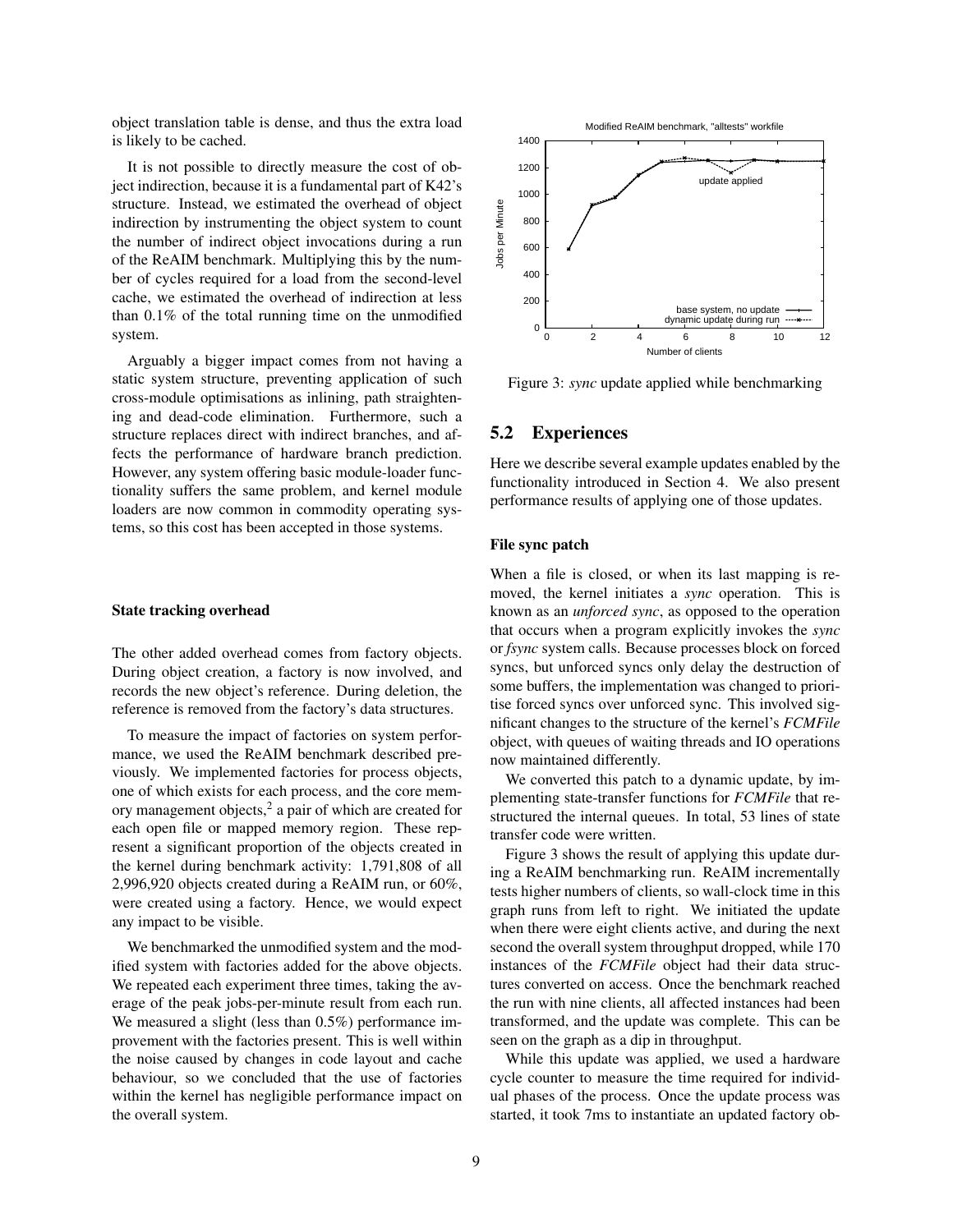ject and convert the existing factory, and then  $487\mu s$  to mark all the object instances to be lazily updated. At no point was the whole system's execution blocked.

We also used this update to time our module loader. The module loader is unoptimised, but because the dynamic update process starts once the module has been loaded, this is not of concern. It required 241ms to load the update into the kernel and start executing its initialisation code.

#### Use of adaptors in large page change

As part of a change made to improve support for multiple page sizes, K42's *root page manager* (PMRoot) class was modified. The *getFrame* and *freeFrame* methods had an argument added specifying the frame size. In this case, there is an obvious default value that can be used for un-updated callers of the interface: the standard page size of 4 kilobytes. Hence, an adaptor object that modifies calls to the PMRoot object can be used. If the method number of a call matches either the *getFrame* or *freeFrame* methods, the relevant argument register is set to 4096.

As part of the overall update for such a change, once the PMRoot object has been updated and an adaptor installed, it is then possible to update the other objects that call PMRoot. This example shows how, in our model, one logical change is implemented as a series of updates, allowing the system to continue making progress.

#### Interface change to base classes

We provide an example of a dynamic update that is possible with the use of adaptor objects, but has an impact on many objects of different classes due to inheritance. As part of an experiment with new page-allocation policies to avoid fragmentation, a method was added to the *page manager* (PM) class. This class is subclassed by a number of other K42 objects that inherit the new method but also define their own methods. Because a method is added, an adaptor object must be implemented that rewrites the calls made by old callers of the object. Every call made to the old interface with a method number greater than or equal to the newly-added method must have the method number incremented.

The adaptor implementation itself is quite simple, as it only adjusts the virtual function number. However, this example illustrates a scenario where K42's heavy use of C++ and implementation inheritance increases the complexity of updates. Because a method was added to a base class, it was effectively added to all the subclasses, changing their own interfaces, even though the source files did not change. As a result of a single class change, we need to prepare an update for each of the subclasses. A single adaptor implementation suffices, but identifying the affected classes is presently a manual process; we would anticipate a real system automating it, as we will discuss in Section 7.

#### 6 Lessons learned

If we had intended K42 to be dynamically updatable from the beginning, there are several ways in which we would have structured it differently. In this section we discuss solutions to some of the problems we encountered adding dynamic update support to K42.

In our manual analysis described in Sections 3.3 and 4.4, we recorded comments noting why a change couldn't be converted to a dynamic update. The problems generally fell into one of the following categories:

- 1. changes to static code and data structures, such as low-level code in our exception handlers, general debugging services like our GDB stub functions and in-kernel test system, and system initialisation code;
- 2. specific services that were developed using static structures and enumerations, primarily K42's tracing service, where each trace point has a unique dense trace identifier, but also glue code used to wrap parts of Linux that run in our kernel;
- 3. very large cross-cutting changes due to fundamental restructuring of code.

While the third category is probably unavoidable in a research system, it would be unlikely for such changes to occur in the maintenance process of a released system. These include mass changes to interfaces that are not backwards compatible, for example, a number of changes were analysed in which a new argument was added throughout deep call chains across multiple objects. This argument cannot be set by an adaptor, and rewriting the code to support invocation either with or without the argument would be very complex and probably introduce bugs. Similarly, if an interface changes such that the functionality formerly provided by one object is now split across two or more objects, it is very difficult to hide this complexity behind an adaptor and still maintain compatibility for un-updated callers of the interface.

There are however some problems from the other two categories for which we have designed solutions.

### 6.1 Restructure of initialisation code

The most common example of a static code problem is the kernel initialisation sequence. This code executes once at boot, consists mainly of calls to class-specific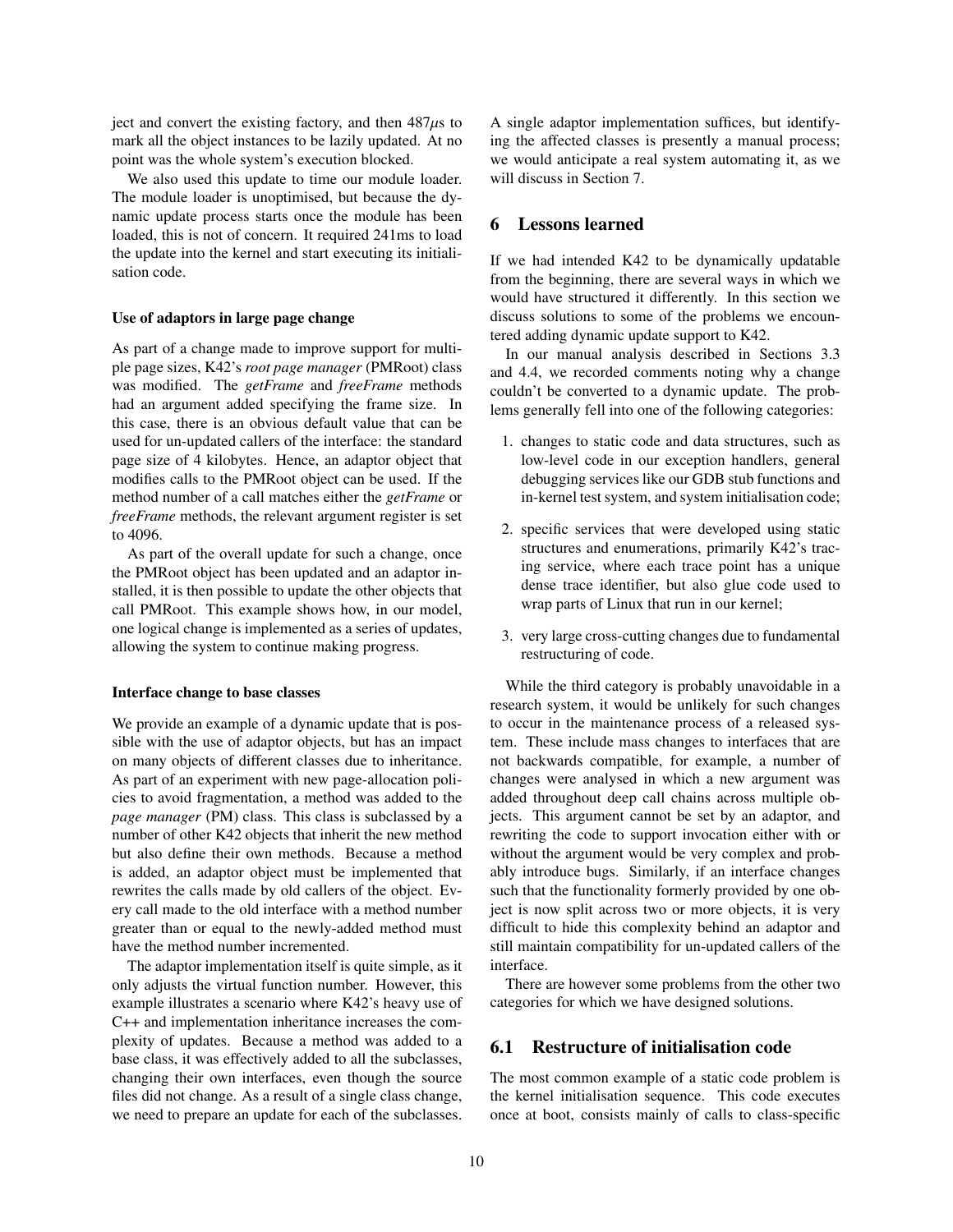initialisation functions, and cannot be updated. It makes no sense to update the code itself, as once the system has booted any changes will have no effect. However, an update often does need to include initialisation code, for example when introducing a new class into the system, and in many cases this code is the same as the corresponding boot code.

We envision adding a mechanism that allows programmers to annotate initialisation functions in class header files, and automatically calls those functions in a predictable order at boot time, or when the class is loaded as a dynamic update. This is similar to Linux's *initcall* mechanism [29], which uses annotations on functions to be called at boot.

Another related problem is testing code accessed from the kernel console. Currently this is implemented as static functions, and thus is not dynamically updatable. Although test and debugging code is not important for dynamic update in a production system, we would redesign the K42 test system to allow test functions to be registered dynamically, enabling dynamic update as well as dramatically improving the source.

### 6.2 Exception handlers

Parts of the K42 kernel are not implemented as dynamically-updatable objects, and thus cannot be dynamically updated by our system. This includes lowlevel exception-handling code, parts of the scheduler, and the implementation of K42's message-passing IPC mechanism. Changes to such code account for the remaining non-updatable maintenance changes in our CVS analysis.

In some cases it is possible to achieve a dynamic update by rewriting other code. For example, on the pagefault path, by implementing a change at a higher level inside the memory management system's dynamicallyupdatable objects rather than the exception handlers. In other cases, because it is rare for such changes to alter data structures, it may be possible to use indirection available in the exception vectors, or binary rewriting techniques [27] to update the code without the need to achieve quiescence. If data structures were changed, and thus quiescence was required, one could either disable interrupts or run the OS inside a virtual-machine monitor (VMM) [8].

### 6.3 Dynamic tracing support

K42's tracing service generates a binary log from trace points inserted throughout the system, where each trace point has a unique identifier. To simplify the original implementation, and because we had not considered dynamic update at that time, a static enumeration was used to identify and allocate trace point numbers. To support dynamic updates that add or remove trace points, we could change the static enumeration to a dynamic structure, or use a totally dynamic tracing service [7, 27].

### 6.4 Conclusion

In general, increased dynamic update coverage can be achieved by minimising statically-bound code, and wherever possible, using structures created at run-time rather than compile-time. This has other advantages: it makes a system more modular, leading to simpler code, better maintainability, and better extensibility.

Our experience shows that when dynamic update is desired, it is usually possible to modify the relevant system structures to enable it. Dynamic update was an addition to K42 after years of development, so it is encouraging that we were able to add it without major structural changes.

# 7 Future work

# 7.1 Update preparation

The process of preparing updates for K42 is currently manual. Besides changing the code for a class, statetransfer functions and adaptor objects must be implemented, and programmers must determine the dependencies between updates. Although, as we have shown, it is possible to dynamically update a system using our design, the ideal update system would also automate update preparation from source code changes.

This is not a problem that we are addressing, but it is not unique to operating systems. Other work in the dynamic update field has developed tools to ease the construction of dynamic patches [2, 19] and investigated the semi-automatic creation of state transformers [14, 19], and it would be possible to generate common adaptor objects from source code analysis.

### 7.2 Reverting updates

In some cases, an administrator may wish to revert or roll back an update after it has been applied. We expect this to occur rarely, since we are considering maintenance updates that have undergone testing by the vendor before their release. Nevertheless, given the data transfer functions and adaptors (which would be developed as part of the update), a *reversal update* that had the effect of reverting to the previous version could be created. However, in any system where updated code runs in the kernel unprotected, if an update has bugs that cause it to corrupt data structures, recovery may be impossible.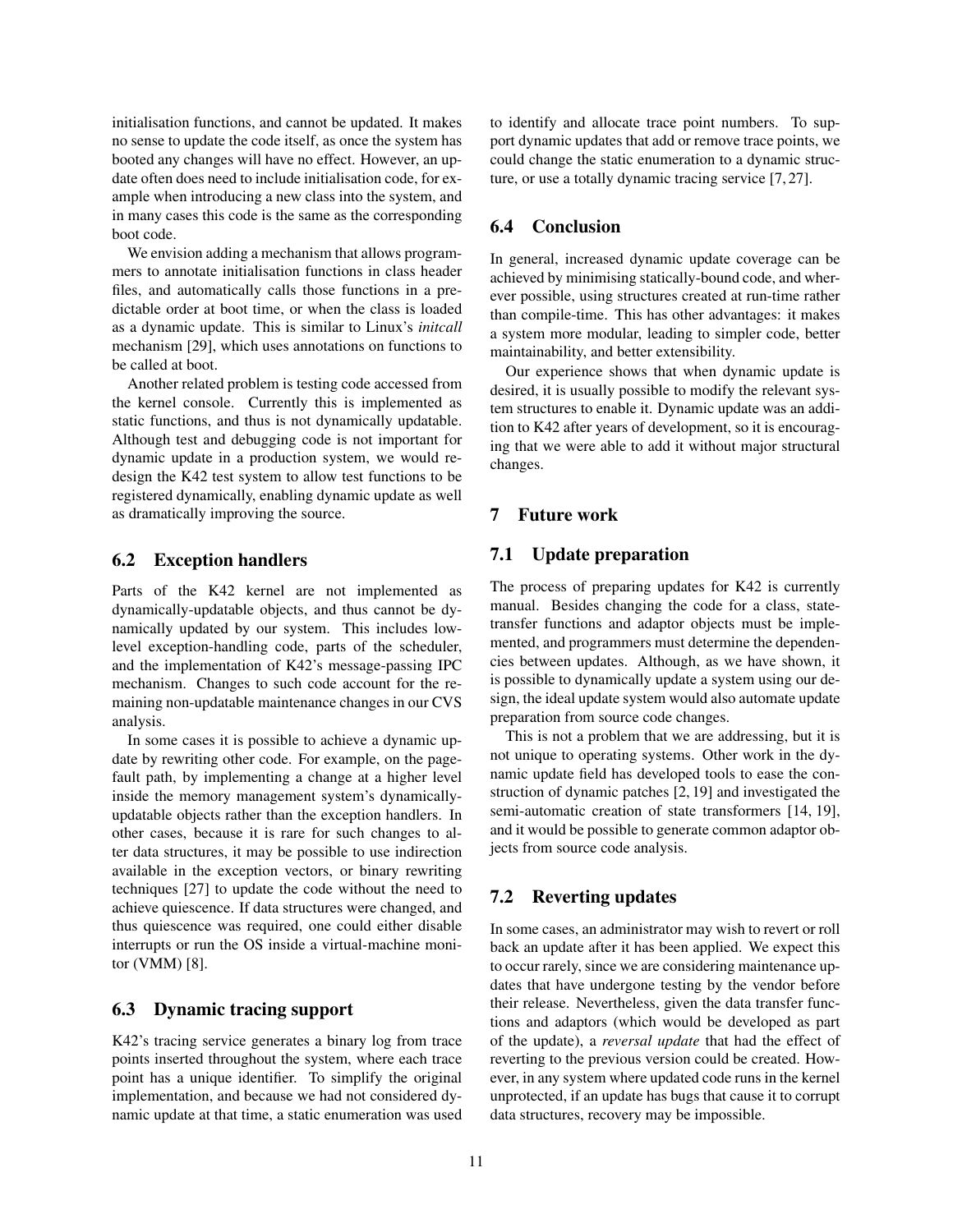### 7.3 Arbitrary interface changes

As currently designed, our system cannot support interface changes in which the changes cannot be hidden behind an adaptor. While this is not a problem for all but the most substantial new features and code restructuring changes, for completeness we would like to support all dynamic updates.

As explained previously, support for arbitrary interface changes requires blocking all objects affected by a change, and potentially the whole kernel. We would block kernel events at a lower level, such as exception handlers or underlying VMM, before updating the system. Although this precludes servicing requests while the update is applied, it preserves the system's full state, and thus offers significant advantages over rebooting.

# 7.4 Updates outside the kernel

Many OS updates change user-level code such as system libraries. Although we have targeted kernel changes, a complete dynamic update system would also require support for user-level updates. There is nothing preventing our update mechanism from operating at user-level. However, depending upon the structure of the relevant libraries or applications, general-purpose dynamic update systems [2, 19, 24] may be more suitable or practical.

#### 7.5 Implementation in other systems

As our approach has been to implement dynamic update within an existing OS with the aim of developing a design suitable for commodity operating systems, one goal for future work would be to apply it to a commodity OS. In previous work [5], we described how dynamic update may be implemented in Linux. Although it does not provide the same consistent mechanisms, modular parts of Linux such as the VFS layer and device driver interfaces are effectively object-oriented, providing data hiding and indirection. For example, filesystem drivers are invoked through a table of function pointers held in the *inode* structures, and device drivers are called similarly. This provides the same indirection as K42's object translation table, although at a coarser granularity. It would result in a lower overhead for indirection and state tracking, but potentially higher update costs. The design's other requirements, such as state tracking, can also be achieved within Linux, albeit not so consistently as in K42 [5].

One significant difference between K42 and Linux is blocking threads. K42 kernel threads are short-lived and non-blocking, allowing us to block access to an object and simply wait until existing threads terminate to achieve quiescence. In Linux, however, system call handlers may block for IO or other long-running operations, that we cannot wait for. Our current solution when applying an update in Linux is, when possible, to abort system calls with *EINTR* (interrupted call) or *EAGAIN* (resource temporarily unavailable) errors, from which an application can recover by retrying the call. If a blocking call cannot be interrupted, we must delay and retry the update until it completes. This could be avoided by a wrapper that converts blocking system calls into restartable variants such as *select*.

The main limitation in applying this approach to Linux is the current extent of modularity. Unlike K42, core parts of Linux such as the scheduler and virtual memory system are not modular. Despite this, we believe that dynamic update for Linux is feasible. In particular, it is not necessary to apply modularisation and dynamic update infrastructure throughout the kernel. Rather, dynamic update can be enabled incrementally for specific subsystems, by adding indirection and state tracking (or subverting existing structures). Along with other projects [26,28], this provides motivation for increasing the modularity of the Linux kernel.

# 8 Related work

Many dynamic update systems exist for high-level languages [3, 10, 14, 20, 25], however these are inapplicable to an OS implemented in C or C++. A small number of general-purpose dynamic update systems for C have been described in the literature [2, 12, 19]. These focus on application code, however an OS kernel is a fundamentally different environment, and features constraints such as a high level of concurrency, and completely event-driven execution and control flow. Also, operating systems offer extremely limited runtime environments. These constraints result in different trade-offs and a different design for dynamic update.

Most general-purpose dynamic update systems for C do not support threading [12,19]. One that does is OPUS [2], that uses Linux's *ptrace* facility to update C programs at function boundaries, with the goal of enabling dynamic security patches. OPUS waits for updated functions to be off the stack of all threads. Unlike our system, which blocks new invocations to achieve quiescence, it is possible for OPUS never to achieve quiescence, and thus for an update to be delayed indefinitely. Because OPUS relies on stopping all threads to examine their stacks, it would be difficult to apply the design to an operating system kernel, where thousands of threads may be present, and where blocking the whole system's execution is not feasible. OPUS does not handle changes to data structures nor function interfaces. Despite these limitations, it was able to apply many real security patches, suggesting that our system is also suitable for security patches.

LUCOS [8] is a dynamic update system for Linux built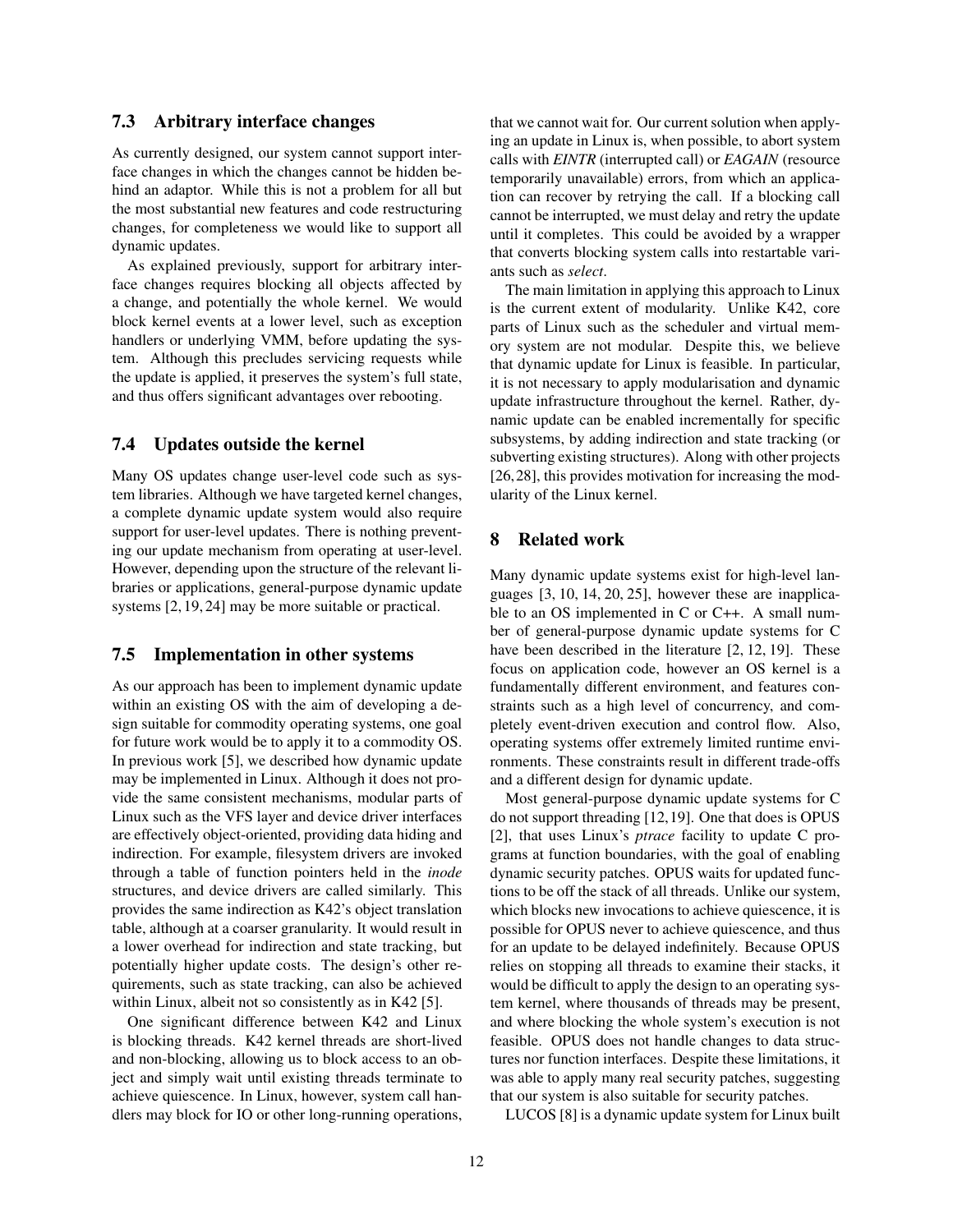upon the Xen virtual-machine monitor. To apply updates, LUCOS enforces quiescence by using the VMM to stop the system's execution; it then dynamically patches functions. In contrast, in K42 we block and quiesce only objects affected by an update, allowing the rest of the system to continue. Similarly to OPUS, LUCOS does not support changes to function interfaces, that are important even for bug fixes, as we have shown. If a LU-COS patch changes data structures, pages containing old and new versions of the affected data are marked readonly; on a write fault the kernel is single-stepped, and a data-transfer function is used to keep the versions consistent. K42 avoids such two-way data conversions by updating all code that accesses a data structure along with the data itself. For LUCOS to detect when functions using old data structures have returned, it must examine every stack frame of every kernel thread in the system, a large scalability problem on modern systems that commonly run thousands of threads. Because it only consists of passive modules, LUCOS' performance overhead is negligible at the expense of higher update costs, especially when data structures are changed. Our system incurs constant overhead from indirection and state tracking, although, as we have shown, this overhead is very low (less than 1%). Furthermore, our system's overhead compares favourably with virtualisation, and enables a simpler and more scalable update process.

DynAMOS [15] is another recent dynamic update system for Linux. Like LUCOS, it uses function-level binary patching, which occurs while interrupts are disabled. DynAMOS supports limited updates to data structures through the use of shadow structures, that must be maintained separately to the original structure. Like LU-COS, DynAMOS may need to walk the stack of every kernel thread to detect quiescence. As a loadable module that requires no modifications to the base kernel, DynAMOS does not impace base performance, however because every updated function incurs an extra indirect branch, the performance impact of updates is significant. Micro-benchmark results show overheads higher than 40% for some functions, but the overall performance impact of an update is not reported.

The main advantages of LUCOS and DynAMOS over our approach are that they do not require changes to the kernel, are able to update almost any function, and do not incur any base performance impact. However, due to the use of binary function patching as the underlying mechanism, the impact of applying updates in these systems is significantly higher. Although our approach has not yet been applied to Linux, the comparison between it and these systems is primarily a trade-off between applicability, in terms of the parts of the kernel that can be updated, and performance and complexity, in terms of the cost of applying updates, the difficulty in developing them, and the complexity of changes that are supported.

A practical approach to general-purpose dynamic update is taken by Ginseng [19]. Ginseng compiles C programs specially, adding indirections for types and functions, to provide safe, fine-grained dynamic updates for arbitrary C code. This contrasts to our approach, that applies updates at the coarser level of objects or modules, and so suffers lower overheads from indirection and update support, but relies on the modular structure of the OS. Ginseng does not support threaded execution, although the authors are currently investigating ways to cope with the concurrency requirements of an OS [18].

Several domain-specific approaches to dynamic update appear in the literature, for example in object databases [6] and distributed systems [1]. These systems are not necessarily language-based, but are closely tied to their domain for other reasons. Our approach is similar in that we have tailored the design of our system to the structure and environment of the code we update, namely modular kernel code.

One relevant domain-specific dynamic update system is Upstart [1], which provides automatic software updates for distributed systems by interposing at the library level and rewriting remote procedure calls. Despite the different focus, a lot of parallels can be drawn between Upstart and K42. Upstart's transform functions are equivalent to our state-transfer functions, simulation objects play the same role as adaptors, and scheduling objects are a generalisation of lazy update.

AutoPod [22] is a kernel module for Linux that provides checkpoint, migration and restart of processes transparently to the applications and kernel. Combining AutoPod with an underlying VMM, as long as the kernel interface is unchanged it is possible to start a new virtual machine with an updated kernel, checkpoint the user processes in the old virtual machine, and migrate and then restart them on the updated kernel. This represents a radically different approach to the problem; it avoids significant changes to the OS, at the cost of runtime overhead from virtualisation and AutoPod.

### 9 Conclusions

We have implemented dynamic update for K42, and found that adding this feature to an existing operating system is feasible when that system has a sufficiently modular structure. K42 has the advantage that it is object oriented with a consistent and pervasive module invocation mechanism, but as we have discussed, commodity operating systems such as Linux can provide the same support, albeit in an less consistent fashion.

We have shown how to design a dynamic update system that handles interface changes, which are required for many bug fixes, and applies updates lazily, which is